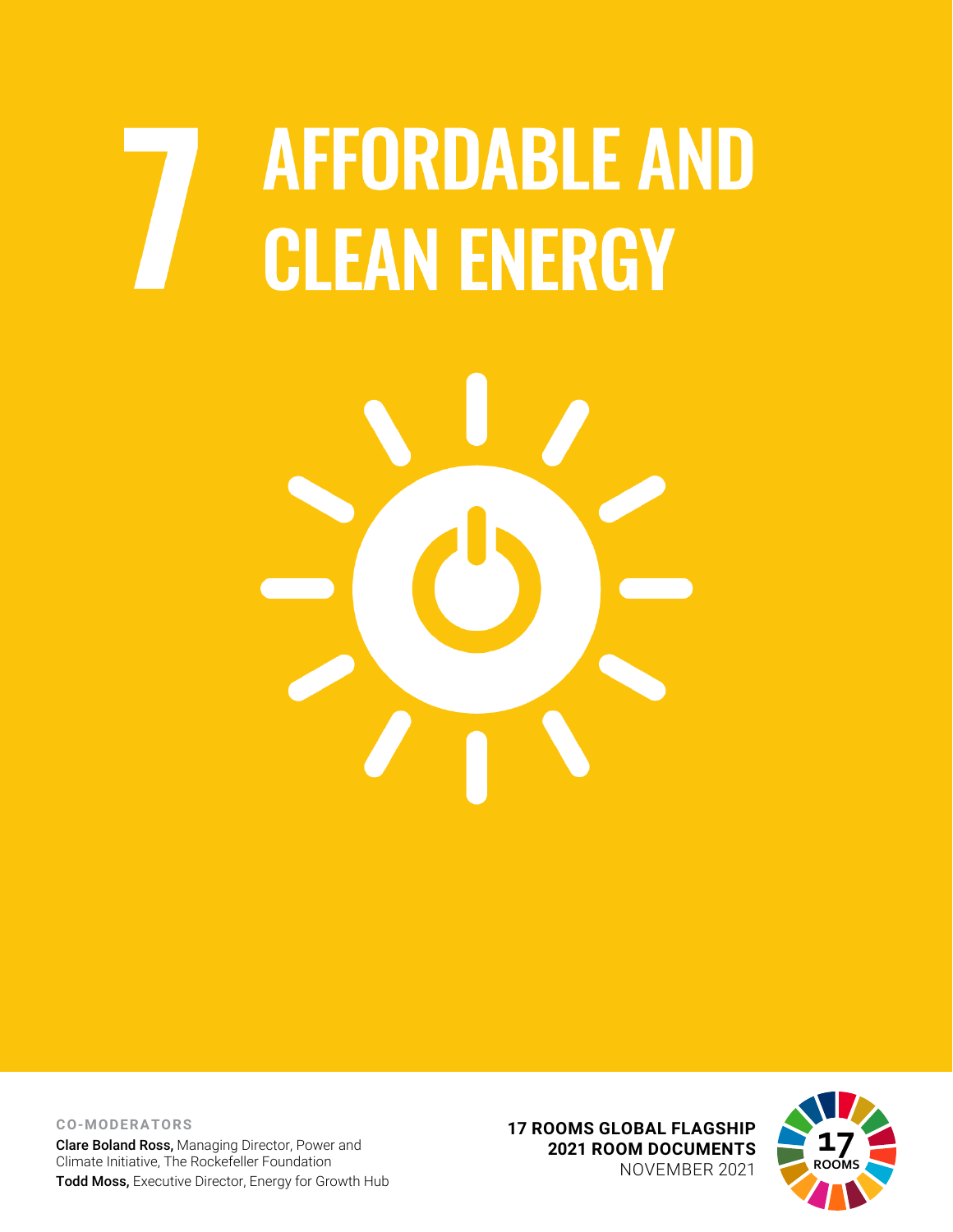This document summarizes the ideas and actions that emerged from Room 7, a working group for Sustainable Development Goal 7 on Affordable and Clean Energy, that convened as part of the annual 17 Rooms global flagship process in 2021. Th[e 17 Rooms initiative](https://www.brookings.edu/project/17-rooms/) is co-hosted by the Center for Sustainable Development at The Brookings Institution and The Rockefeller Foundation. Each Room, one per SDG, was asked to identify actionable priorities that can be advanced by the end of 2022 to improve some component of 2030 outcomes for its respective Goal. Corresponding documents prepared by the other flagship Rooms are available [here, a](http://www.brookings.edu/17rooms2021)longside a synthesis report prepared by the 17 Rooms secretariat.

## **Room 7: To meet the SDGs, we need better energy targets aligned with the full spirit of SDG7**

Context: Sustainable Development Goal (SDG) 7 is to "Ensure access to affordable, reliable, sustainable and modern energy for all by 2030." The principal targets are (7.1) universal electricity access, which is conventionally accepted as focused on households with a very low target of just 50 kilowatt-hour (kWh)/person/year; (7.2) higher share of renewable energy; and (7.3) double the global rate of improvement in energy efficiency.

The problem: We believe that SDG7 is appropriately ambitious and comprehensive—both in its reach (everyone should have access to energy) and in its impact (that access should be affordable, reliable, sustainable, and modern). However, the metrics that track those goals focus primarily on the "access for all" component, leaving aside measurement of the characteristics of access that are needed to allow energy to bring people out of economic poverty. Access alone is insufficient if it is just the first kWh and may not be reliable, affordable, or scalable. Similarly, access to modern energy is not limited to electricity alone but must include modern cooking. The continued use of wood or other biofuels for cooking is a severe manifestation of energy poverty, with both local and global impacts, especially for the health of women and girls.

## We agree:

- Energy, and especially electricity, is multipurpose. Any goals or metrics must be aligned with the needs for cooking, heating, cooling, and productive uses.
- Household energy consumption is essential for raising human welfare, but energy systems must also be built to enable economic activity, transformation, and industrialization.
- Rising incomes, urbanization, and population growth will all contribute toward greater energy demand in coming decades. Trends in the transportation sector and the digital economy are further adding to future demand for reliable and affordable electricity.
- Meeting other SDGs requires a step-change in energy consumption above the current targets. This is especially true for Goals 1 (no poverty), 5 (gender equality), 8 (decent work and economic growth), 9 (industry, innovation, infrastructure), 10 (reduced inequalities), 11 (sustainable cities), and 13 (impact of climate change).
- Any new energy metrics must be simple to understand, measurable, and aligned with meeting the full ambition of SDG7 and related SDGs.